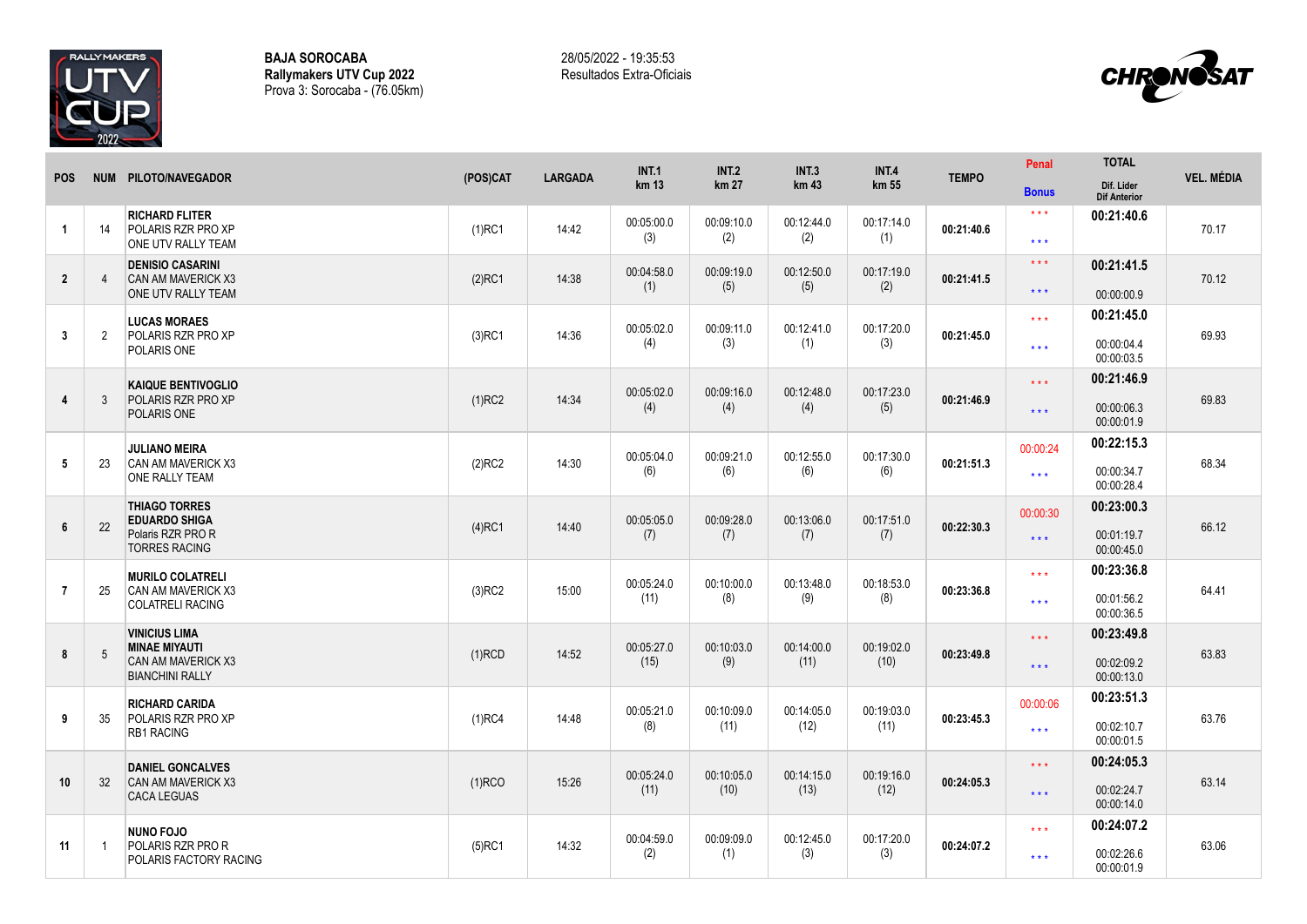| 12 | 19              | <b>IVAN FERREIRA</b><br>CAN AM MAVERICK X3<br><b>SAFRAMIL</b>                                                 | $(4)$ RC2 | 14:54 | 00:05:24.0<br>(11) | 00:10:22.0<br>(14) | 00:14:35.0<br>(15) | 00:19:37.0<br>(15) | 00:24:24.0 | $\star\star\star$<br>$\star$ $\star$ $\star$ | 00:24:24.0<br>00:02:43.4               | 62.34 |
|----|-----------------|---------------------------------------------------------------------------------------------------------------|-----------|-------|--------------------|--------------------|--------------------|--------------------|------------|----------------------------------------------|----------------------------------------|-------|
|    |                 |                                                                                                               |           |       |                    |                    |                    |                    |            |                                              | 00:00:16.8<br>00:24:29.2               |       |
| 13 | 27              | <b>THIAGO GIAFFONE</b><br>CAN AM MAVERICK X3<br><b>GIAFFONE RACING</b>                                        | $(6)$ RC1 | 14:44 | 00:05:33.0<br>(17) | 00:10:40.0<br>(21) | 00:14:37.0<br>(17) | 00:19:43.0<br>(17) | 00:24:29.2 | $\star\star\star$<br>$***$                   | 00:02:48.6<br>00:00:05.2               | 62.12 |
| 14 | 21              | <b>ZECA GIAFFONE</b><br><b>CAMILA GIAFFONE</b><br><b>GIAFFONE EXO NB</b><br><b>GIAFFONE RACING</b>            | $(1)$ RCX | 15:12 | 00:05:23.0<br>(9)  | 00:10:25.0<br>(17) | 00:14:37.0<br>(17) | 00:19:41.0<br>(16) | 00:24:37.3 | $***$<br>$***$                               | 00:24:37.3<br>00:02:56.7<br>00:00:08.1 | 61.77 |
| 15 | 30              | <b>CHRISTIAN FLITER</b><br><b>NICOLAS FLITER</b><br>CAN AM MAVERICK X3<br>JOHNNYS JOS RALLY TEAM BY BIANCHINY | $(2)$ RCD | 14:50 | 00:05:33.0<br>(17) | 00:10:23.0<br>(15) | 00:14:40.0<br>(21) | 00:19:45.0<br>(18) | 00:24:34.7 | 00:00:15<br>$***$                            | 00:24:49.7<br>00:03:09.1<br>00:00:12.4 | 61.26 |
| 16 | 17              | <b>RICARDO SARTI</b><br><b>CAN AM MAVERICK X3</b><br><b>HPS RACING TEAM</b>                                   | $(2)$ RC4 | 15:24 | 00:05:48.0<br>(25) | 00:10:52.0<br>(22) | 00:13:59.0<br>(10) | 00:19:32.0<br>(13) | 00:24:54.9 | $***$<br>$\star \star \star$                 | 00:24:54.9<br>00:03:14.3<br>00:00:05.2 | 61.05 |
| 17 | 26              | <b>MICHEL FALQUEIRO</b><br>CAN AM MAVERICK X3<br><b>HPS</b>                                                   | $(3)$ RCD | 15:08 | 00:05:41.0<br>(22) | 00:10:32.0<br>(19) | 00:14:37.0<br>(17) | 00:19:56.0<br>(20) | 00:25:00.2 | $\star\star\star$<br>$***$                   | 00:25:00.2<br>00:03:19.6<br>00:00:05.3 | 60.83 |
| 18 | 7               | <b>MASSIMO CASARINI</b><br><b>POLARIS RZR PRO XP</b><br>ONE UTV RALLY TEAM                                    | $(1)$ RCK | 14:56 | 00:05:23.0<br>(9)  | 00:10:10.0<br>(12) | 00:14:38.0<br>(20) | 00:19:53.0<br>(19) | 00:24:50.2 | 00:00:15<br>$\star\star\star$                | 00:25:05.2<br>00:03:24.6<br>00:00:05.0 | 60.63 |
| 19 | 31              | <b>ALEXANDRE MOULIN</b><br>CAN AM MAVERICK X3<br>ATIVA                                                        | $(2)$ RCO | 15:20 | 00:05:38.0<br>(21) | 00:10:30.0<br>(18) | 00:14:35.0<br>(15) | 00:20:00.0<br>(21) | 00:25:12.4 | $\star$ $\star$ $\star$<br>$***$             | 00:25:12.4<br>00:03:31.8<br>00:00:07.2 | 60.34 |
| 20 | 12 <sup>2</sup> | <b>ANDRE MACEDO</b><br>CAN AM MAVERICK X3<br>ARCHT                                                            | $(1)$ RC3 | 15:06 | 00:05:34.0<br>(20) | 00:10:23.0<br>(15) | 00:14:52.0<br>(22) | 00:20:09.0<br>(22) | 00:25:14.4 | $***$<br>$\star\star\star$                   | 00:25:14.4<br>00:03:33.8<br>00:00:02.0 | 60.26 |
| 21 | 34              | <b>ANDRE LUIS SOUZA</b><br><b>VAGNER MONFERRER</b><br>CAN AM MAVERICK X3<br><b>MS RALLY TEAM</b>              | $(7)$ RC1 | 15:14 | 00:05:58.0<br>(27) | 00:10:54.0<br>(23) | 00:15:06.0<br>(23) | 00:20:25.0<br>(23) | 00:25:25.6 | $\star\star\star$<br>$***$                   | 00:25:25.6<br>00:03:45.0<br>00:00:11.2 | 59.82 |
| 22 | 28              | <b>LUCAS DELASTA</b><br><b>POLARIS RZR PRO XP</b><br>BARRACAO OFF ROAD                                        | $(2)$ RC3 | 14:58 | 00:05:33.0<br>(17) | 00:10:19.0<br>(13) | 00:14:22.0<br>(14) | 00:19:33.0<br>(14) | 00:24:28.3 | 00:01:00<br>$***$                            | 00:25:28.3<br>00:03:47.7<br>00:00:02.7 | 59.71 |
| 23 | 6               | <b>JOAO PIZA</b><br>POLARIS RZR PRO XP<br><b>HPS RACING TEAM</b>                                              | $(3)$ RC4 | 15:16 | 00:05:53.0<br>(26) | 00:10:57.0<br>(25) | 00:15:07.0<br>(24) | 00:20:27.0<br>(24) | 00:25:32.3 | $\star\star\star$<br>$\star\star\star$       | 00:25:32.3<br>00:03:51.7<br>00:00:04.0 | 59.56 |
|    |                 | <b>HELENA DEYAMA</b>                                                                                          |           |       |                    |                    |                    |                    |            | $***$                                        | 00:26:05.9                             |       |
| 24 | 33              | CAN AM MAVERICK X3<br><b>MUSA - RALLY BRASIL</b>                                                              | $(3)$ RC3 | 15:22 | 00:05:45.0<br>(24) | 00:10:56.0<br>(24) | 00:15:16.0<br>(25) | 00:20:52.0<br>(25) | 00:26:05.9 | $***$                                        | 00:04:25.3<br>00:00:33.6               | 58.28 |